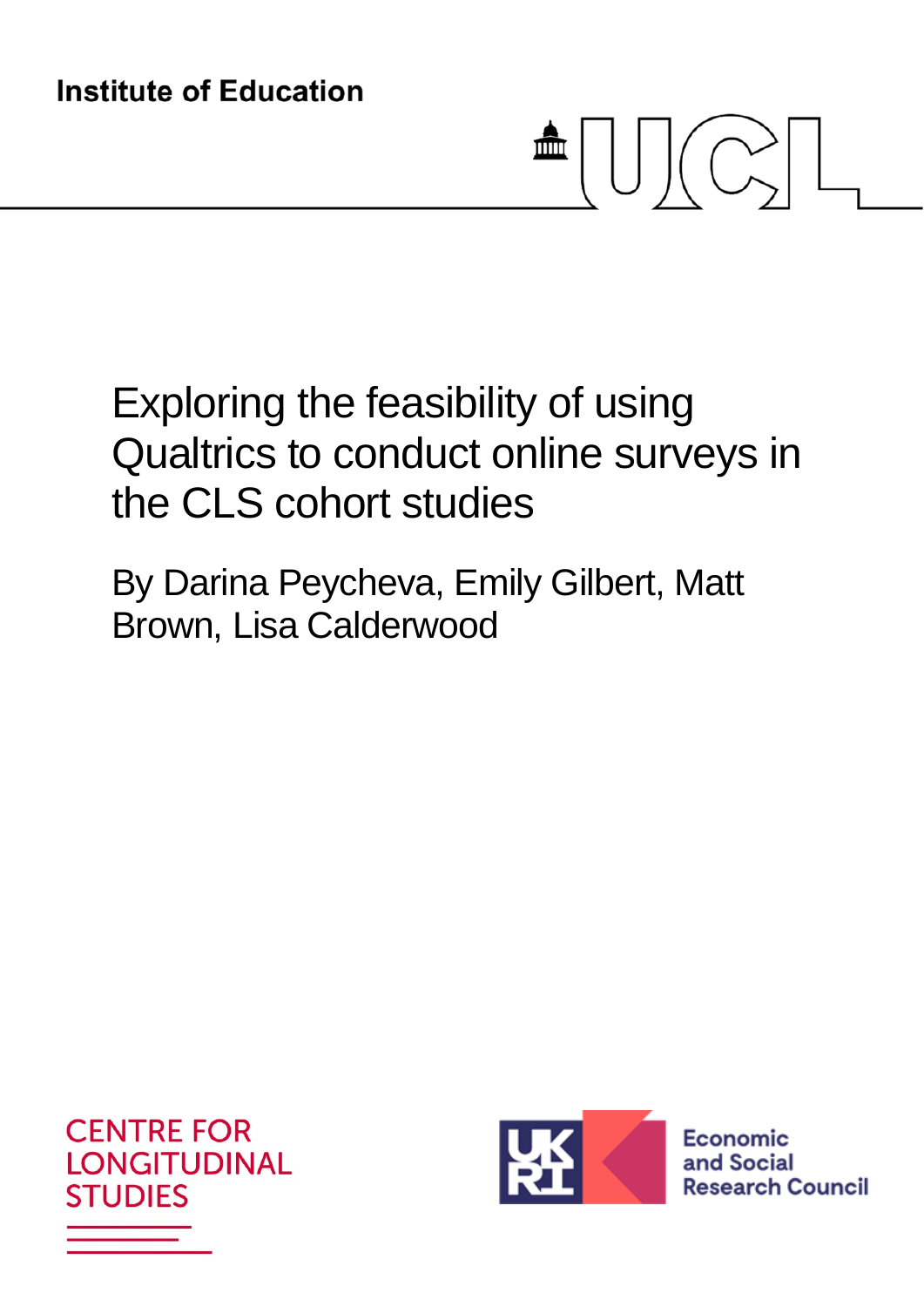# **Contents**

# Contents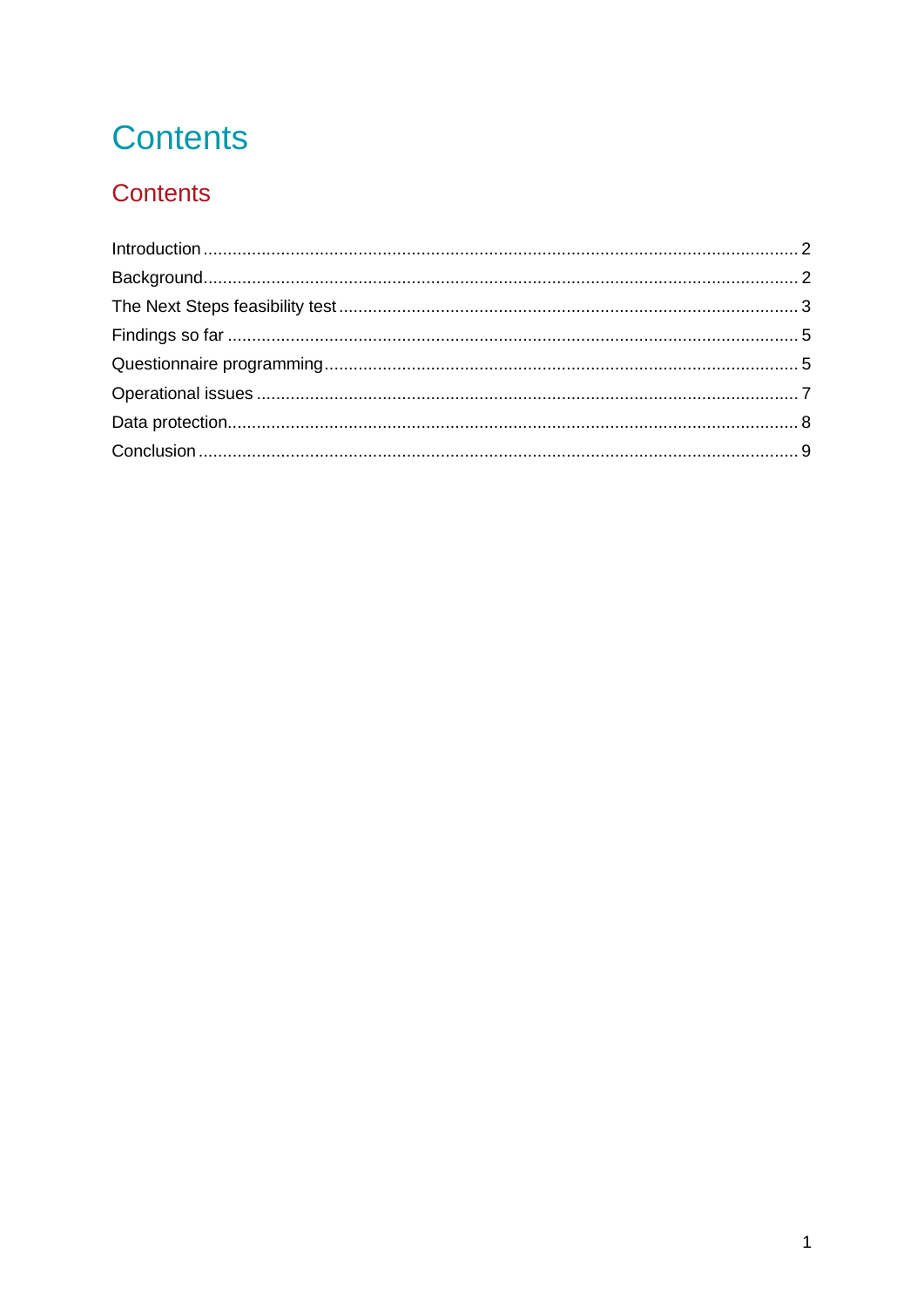# Introduction

# **Background**

Across all the CLS cohort studies, major sweeps of data collection occur every few years and we plan to continue this approach for the foreseeable future. We are also considering supplementing these major sweeps of data collection with shorter surveys which would be administered online. Between-sweep web surveys could potentially be used to capture more frequent measures of change in key areas such as mental health, to collect more contemporaneous data following key events, both personal (such as a new birth) and external (such as elections or Brexit-related political developments). Within all age-groups of the UK population internet access is very high, and increasing, meaning that an online only surveys can feasibly reach a very high proportion of cohort members.

On our studies we send annual mailings to participants which typically include a paper replyslip which contains the contact details currently held by CLS. Study members are asked to return the reply-slip to either confirm or correct the contact details that we hold. This is a key part of our between-sweep tracking procedures, crucial for cohort maintenance and participant engagement and retention. These mailings are conducted by CLS through an external mailing company.

Return rates of these paper reply-slips is reasonably high for NCDS and BCS70, and from the parents of MCS cohort members, though declining. For Next Steps, for whom this approach was used for the first time in 2018, this was not effective with extremely low returnrates, and we anticipate that this may also prove less effective for MCS cohort members themselves as they are now entering adulthood. Our intention is to combine between-sweep web surveys with these annual mailings, which would provide an opportunity to update contact details online, either in combination with or as an alternative to the paper reply-slips. This approach could potentially increase the numbers of participants who update their contact details each year, particularly for the younger cohorts. As invitations would be sent via email as well as post we will likely reach a greater number of those who have moved (as people do not typically change their email addresses when they move). A further advantage of the online approach is that it will also easily facilitate the collection of contact details from emigrants.

One key decision about how these between-sweep web surveys are operationalised is whether the surveys are conducted by an external fieldwork contractor or conducted inhouse by CLS.

There are a multitude of commercial tools and platforms which can be used to create and manage online surveys, and which are widely used for this purpose. These are generally free or relatively low-cost to use. These software tools provide the potential for CLS to conduct these online surveys in-house. CLS has used a number of these (SurveyMonkey, SmartSurvey etc) to conduct very small scale surveys, mostly with non-study members (e.g. collecting feedback from those attending CLS events). Recent NCDS and BCS70 mailings have included links to very brief and simple web surveys collecting feedback and suggestions about participating in the study.

CLS has previously used web data collection in the context of mixed and multimode survey sweeps, and has considerable expertise and experience regarding the design and conduct of online surveys within its survey management team. However, all major web surveys have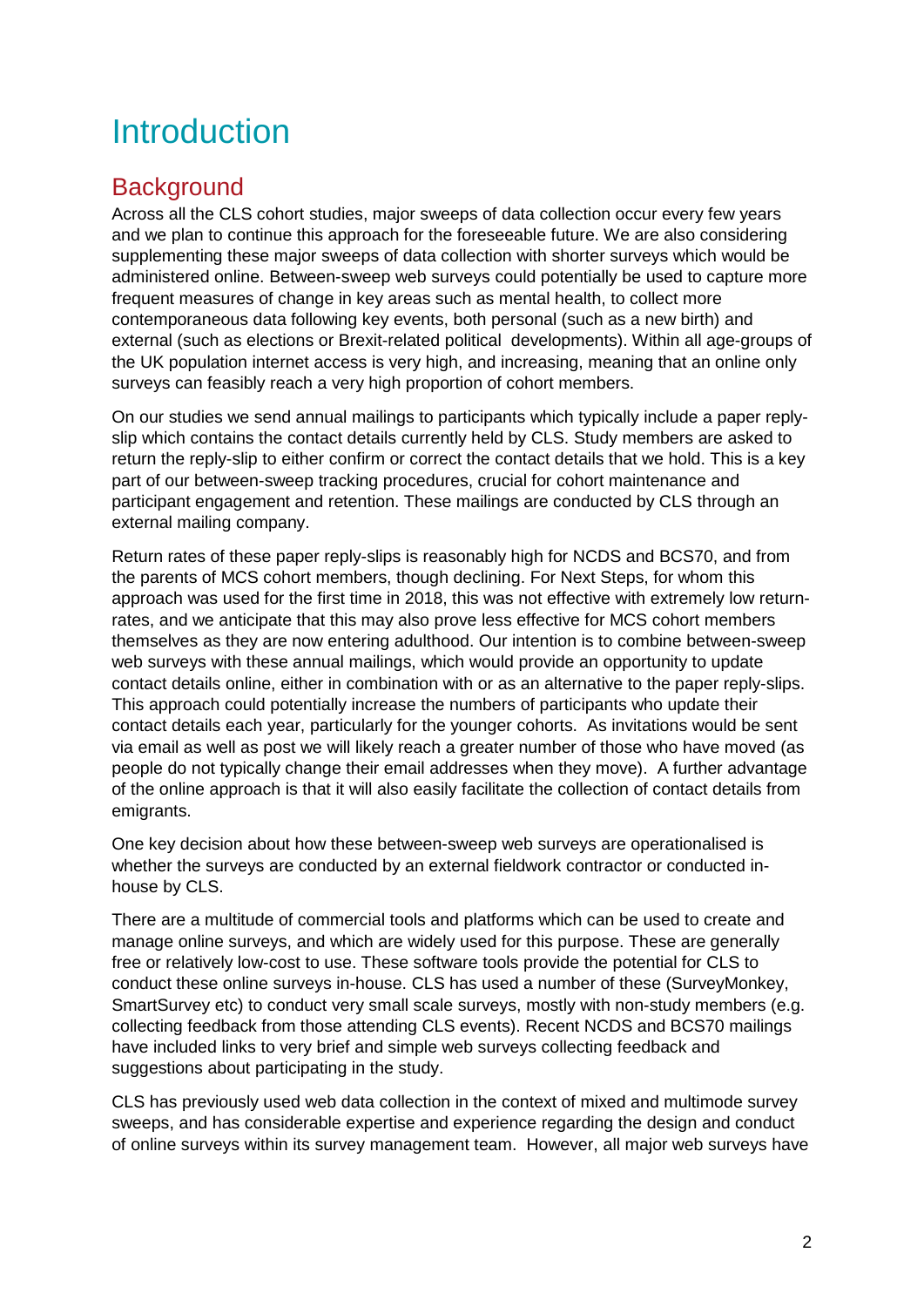been contracted out to fieldwork agencies. Conducting a 'full' online survey with an entire cohort would represent a significant new development.

Fieldwork agencies employ specialists with expertise in programming complex surveys using state of the art specialist and expensive data collection software (such as Blaise). Fieldwork agencies also have in place established infrastructure and quality assurance procedures to underpin their survey operations which facilitate e.g. the sending of invitations, reminders, incentives and the tracking of survey outcomes. CLS does not currently employ specialist survey programmers and does not have an operations infrastructure designed for conducting surveys. However, as our current expectation is that these online surveys would be relatively short and straightforward, it may not be necessary to use fieldwork agencies to conduct these surveys. Moreover, indicative costs from fieldwork agencies estimate the cost of conducting a single short web survey (15 minutes) with an issued sample of around 12,000 at around £60,000 (plus VAT). This does not include the cost of financial incentives which would likely be required to achieve an acceptable response rate. Although economies of scale could be achieved by commissioning multiple online surveys at once, the costs of appointing an external fieldwork agency is likely to be higher than the costs of conducting these online surveys internally<sup>1</sup>.

For these reasons, we have decided to explore the feasibility of CLS conducting these short online surveys in-house. The survey tool we are proposing to use is Qualtrics. The main reason for this is that it is freely available for use within UCL, which has purchased on institutional licence for its use. The Department in which CLS is based has also employed a technician with Qualtrics expertise. As an initial test, the Survey Management Team programmed the young person web survey used in the most recent sweep of the Millennium Cohort Study (MCS7). This exercise suggested that Qualtrics provides most of the functionality that we would require to conduct online surveys internally, that it was easy to program, had an attractive and intuitive user-interface and supported optimised smartphone completion. In order to further assess the feasibility of using Qualtrics to conduct online surveys in-house, CLS plan to administer a short web survey of the Next Steps cohort in July 2019.

# The Next Steps feasibility test

In July 2019, just over 11,000 study members will be invited to participate in a short web survey which will take 5-10 minutes to complete, as part of the annual mailing for the study. Invitations will be sent alongside a leaflet providing information about some recent findings from research based on analysis of Next Steps data. Study members will receive invitations by post and via email, two reminder emails and a final postal reminder. The web survey will be open for completion for 3 weeks. The main aim of this initial web survey will be the confirmation/collection of contact details, and these questions form the majority of the survey content. A postal reply-slip will not be incorporated, as this was not effective for this cohort in the 2018 mailing. No financial incentive will be offered. In part this is because the survey is very short and primarily consists of updating contact information. It is also because we did not have a budget for incentives, and we have not yet explored the feasibility of administering incentives in-house.

<sup>1</sup> Conducting the surveys internally would have different financial implications for the university than contracting an external agency. Under ESRC grant-funding rules commissioned surveys are treatable as Exceptions and funded at 100%, but this is not the case for in-house surveys.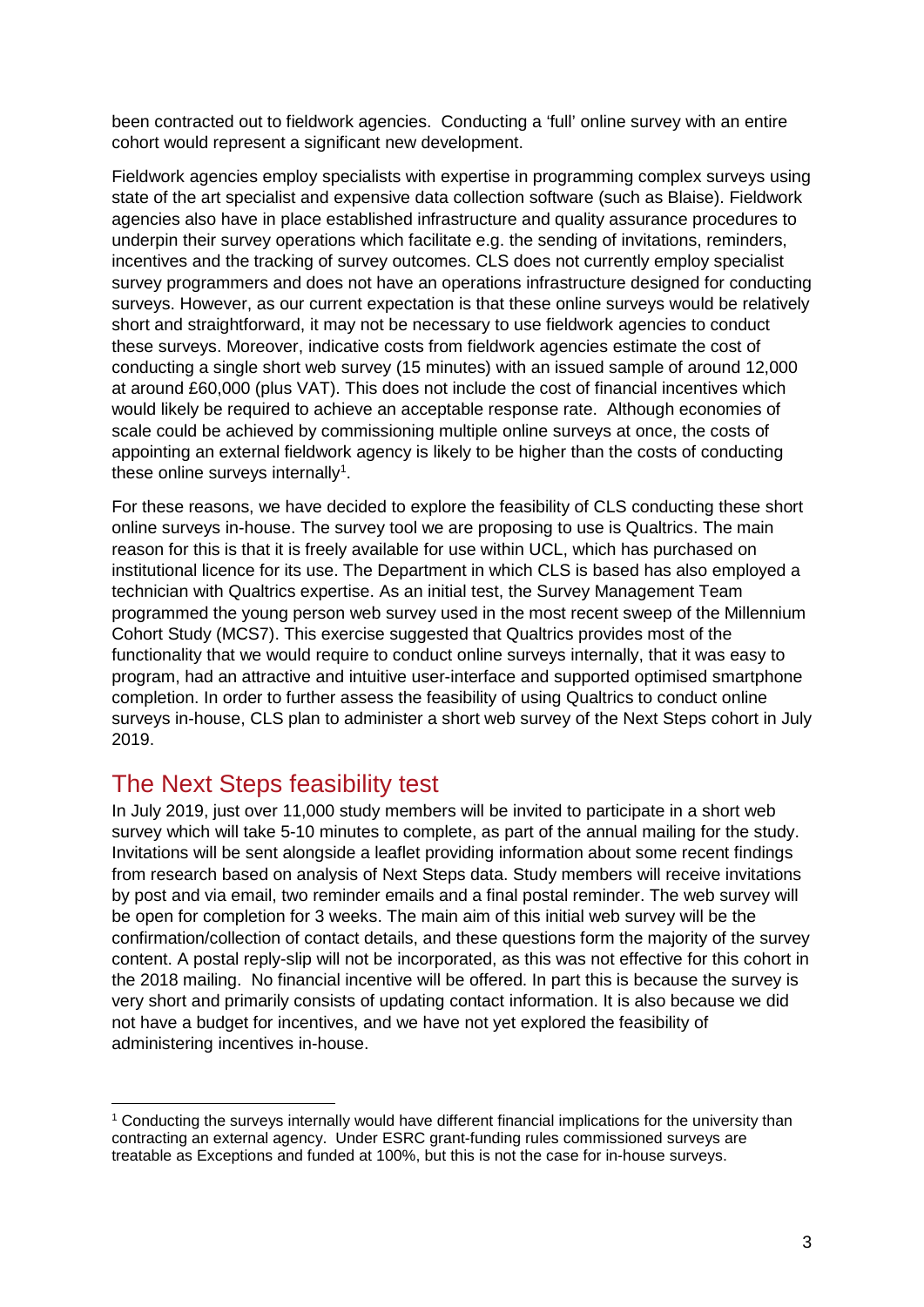A randomised experiment will be included which will vary the invitation message and content of the survey. One group will simply be asked to update their contact details, as this will provide a baseline estimate of the effectiveness of this approach for updating contact details online with no incentives for this cohort. A second group will be asked to update their contact details and to answer some feedback questions about how they would like the study to develop in the future. These questions complement the qualitative research being conducted with cohort members on our studies. The third group will be asked to update their contact details and answer some questions about their views on living in the UK today. These questions cover attitudes, political interest, voting and opinions on Brexit, as well as future aspirations. There are a relatively small number of extra questions, approx. 3-5 minutes. The aim of the experiment is to assess whether the inclusion of additional questions and differential invitation messaging increases the proportion updating their contact details and if so, which of the two alternatives is more effective. We should also note that we have not framed these questions as a 'survey' in our participant facing materials, in part as it is very short and comprises mostly of updating contact details, and in part as the Next Steps cohort have always received incentives for conducting surveys, and we are not providing an incentive for this exercise.

The survey has been programmed successfully and most of the decisions relating to the data collection approach have now been taken.

Prior to launch, the web survey will be rigorously tested within CLS. We will test the web survey itself (questions, routing, incorporation of feed-forward data etc.), log-in and verification procedures, optimisation for multiple device types (desktops, tablets, mobile phones) and browsers, the sending of email invitations and reminders, collecting information about email bounce-backs, the upload of feed-forward data to Qualtrics and the download of data from Qualtrics. Initial testing has now been completed, primarily by the Survey Management Team. A full internal 'dress rehearsal' test will also be conducted with approximately 10-20 internal staff members.

Following internal testing, 500 study members will be invited to take part in a 'soft launch' which will serve as a final test of technical and operational aspects of the survey before the full launch.

We anticipate that the Next Steps web survey feasibility test will be successful. We are uncertain what the return rate will be, particularly as we are not using incentives, though as we have noted the primary aim is increase the number of cohort members updating their contact details. At present, we anticipate that the information collected will be used for internal purposes only, and not made available for use by external researchers.

We plan to conduct another online survey of the MCS cohort at the end of 2019. This survey will be longer (20 minutes), with a greater amount of scientific content, and will include an experiment on the use of incentives.

This report seeks to provide a summary of what has been established about the feasibility of using Qualtrics to conduct online surveys of the CLS cohorts so far. A number of issues are currently still under investigation, and further evidence on feasibility will be provided by the implementation of this web survey in July and August 2019.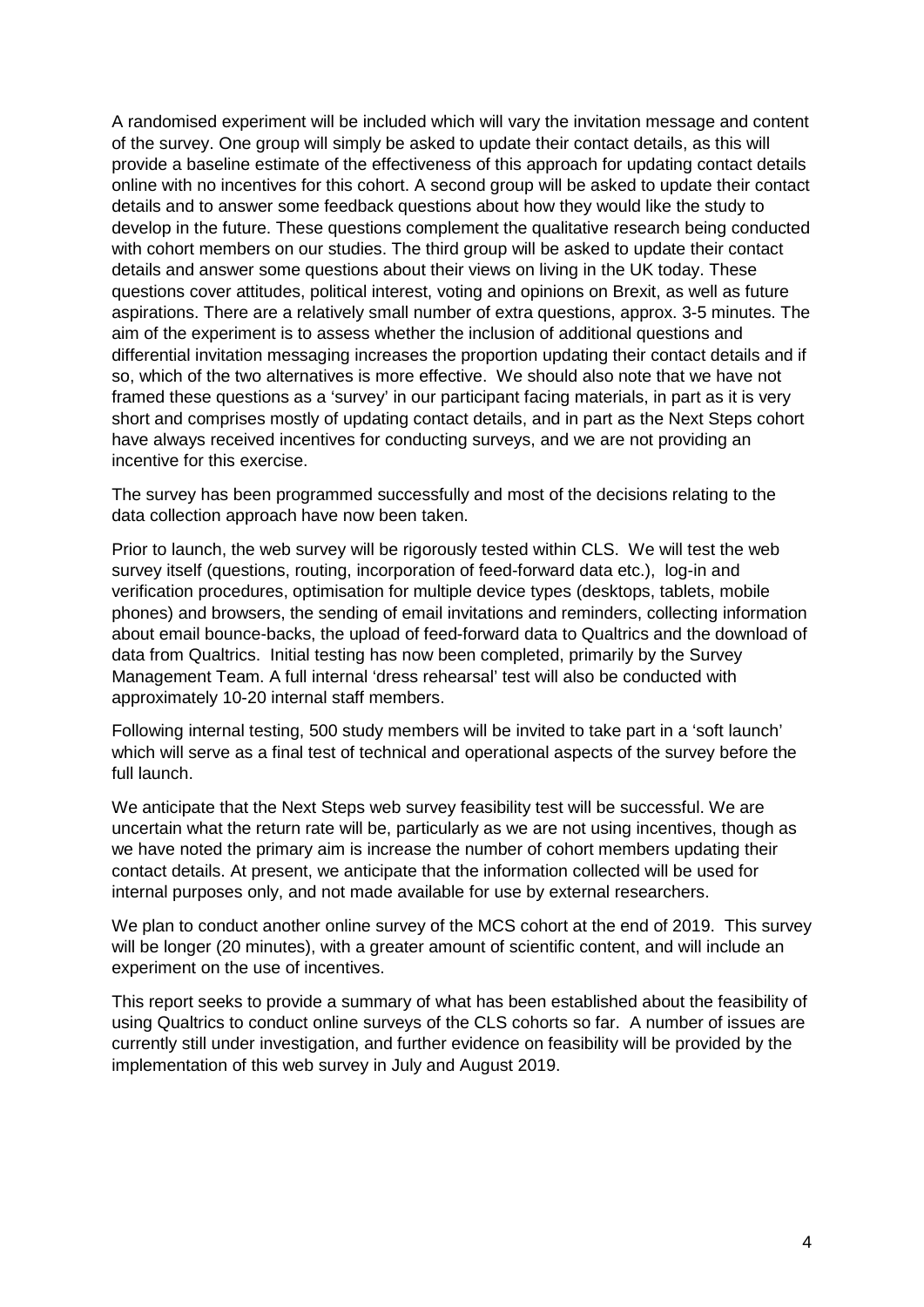# Findings so far

# Questionnaire programming

As noted above, the Next Steps survey has now been programmed. The programming work has been conducted by members of the CLS Survey Management Team, who attended a Qualtrics training course within UCL. Programming and testing of the survey has taken place over approximately two months. Qualtrics has a user-friendly interface and to program a short and simple questionnaire is quick and straightforward. However, it should be noted that CLS surveys, including the Next Steps web survey, are not simple questionnaires. The Next Steps survey is short, and the feedback and scientific questions are relatively straightforward but the collection of contact details is complex. The complexity is due to the need to 'feed-forward' the contact details held by CLS into the questionnaire so that the information can be checked and if necessary updated by the cohort member, which requires relatively complex routing and programming (in part as the available contact information to be fed forward is variable), as well as non-standard fields e.g. for addresses, telephone numbers etc, and checks. As the survey contains this personal identifying data, both fedforward and collected afresh, it is also very important to ensure that this personal information is held securely and confidentiality throughout the process, and that robust verification steps are included to ensure that personal data is 'fed-forward' to the correct individual.

As will be discussed below, Qualtrics can provide this functionality, but establishing how to do it has involved a major investment of survey team time. Those programming the survey have had to learn how to use Qualtrics within a very short time-span.

In Table 1 below, we have provided an evaluation of the functionality of Qualtrics software, based on our experience so far, compared against the requirements of data collection software that we typically state in the invitations to tender we use when appointing a survey agency to conduct a survey on our behalf. However, as noted earlier, we do not expect that the between-sweep web-surveys will necessarily need to be as complex as the major sweeps, so these requirements should be viewed as a 'high-bar' for evaluation.

## **Table 1: Qualtrics ability to meet CLS requirements for data collection software (for main sweeps)**

| <b>Requirement</b>                                                                              | <b>Functionality</b>                                                                                                                                                                                                                                                                                                                                                                                                                                      |
|-------------------------------------------------------------------------------------------------|-----------------------------------------------------------------------------------------------------------------------------------------------------------------------------------------------------------------------------------------------------------------------------------------------------------------------------------------------------------------------------------------------------------------------------------------------------------|
| Must be able to handle extensive<br>and complex routing including<br>repeated sets of questions | When programming questions in Qualtrics one<br>must select from a range of question types (e.g.<br>numeric, open-text, grids). The number of<br>question types is quite extensive, but there is not<br>huge flexibility with regard to the presentation of<br>question text and response options. At times it is<br>therefore necessary to make design decisions<br>based on the functionality of the system rather<br>than optimal questionnaire design. |
|                                                                                                 | The limitations of Qualtrics when it comes to<br>routing have not yet been fully explored as there<br>is relatively little complex routing used in the Next                                                                                                                                                                                                                                                                                               |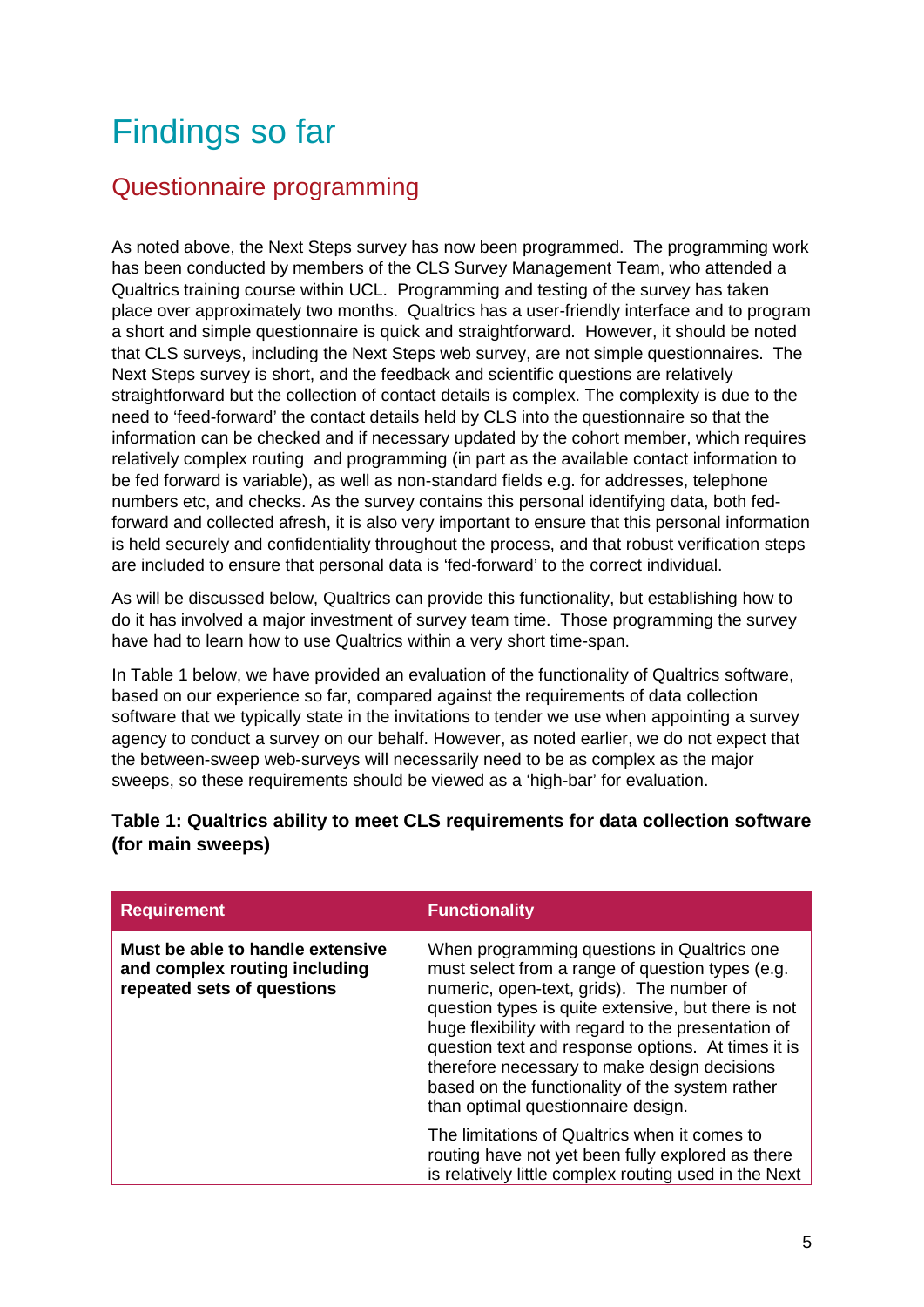|                                                                                                                         | Steps survey. The most complex aspect of the<br>survey is the contact information module – which<br>needs to route study members differently<br>depending on what contact information has<br>previously been collected. This has been<br>programmed successfully. Qualtrics does have<br>functionality to randomise question order - but a<br>limitation is that this can only be done if<br>randomised questions appear on the same page.<br>Best practice in web survey design is to limit to<br>one question per page so as to reduce the need<br>for scrolling. It is not clear that Qualtrics could be<br>used to program complex loops such as those<br>used in our major surveys to collect activity<br>histories, or a complex household grid. |
|-------------------------------------------------------------------------------------------------------------------------|--------------------------------------------------------------------------------------------------------------------------------------------------------------------------------------------------------------------------------------------------------------------------------------------------------------------------------------------------------------------------------------------------------------------------------------------------------------------------------------------------------------------------------------------------------------------------------------------------------------------------------------------------------------------------------------------------------------------------------------------------------|
| Make extensive use of textfills                                                                                         | Qualtrics does have a 'piped text' feature which<br>we are using to incorporate contact details we<br>hold already into the questionnaire. Qualtrics can<br>easily incorporate responses from previous<br>questions into question text too. Our major<br>surveys often use complex derived variables to<br>set the text for textfills. We have yet to establish<br>whether this would be possible in Qualtrics.                                                                                                                                                                                                                                                                                                                                        |
| Make use of help screens or other<br>facilities designed to provide<br>additional information to<br><b>interviewers</b> | Help-screens cannot straightforwardly be<br>incorporated into Qualtrics (although this has not<br>been necessary for this particular survey).                                                                                                                                                                                                                                                                                                                                                                                                                                                                                                                                                                                                          |
| Make extensive use of consistency<br>checks                                                                             | Our major surveys contain a vast number of soft<br>and hard checks. Qualtrics does have some<br>'check' options but they have been found to be<br>quite limited. In the contact module, the checks<br>on the format of email addresses entered work<br>well, but we have been unable to create useful<br>checks on telephone numbers or addresses<br>which is a potential limitation and may affect the<br>quality of the data collected. Where checks are<br>triggered it is not always possible to amend the<br>message that is displayed.                                                                                                                                                                                                           |
| Allow interviews to be suspended<br>and resumed                                                                         | Qualtrics functionality does allow this.                                                                                                                                                                                                                                                                                                                                                                                                                                                                                                                                                                                                                                                                                                               |
| Make extensive use of information<br>from prior follow-ups, i.e. feed-<br>forward data.                                 | Qualtrics does have the functionality to upload a<br>data file containing 'feed-forward' data. The Next<br>Steps web survey is feeding-forward contact<br>details for confirmation or correction. In addition,<br>variables in the file are being used to route study<br>members to different parts of the questionnaire.                                                                                                                                                                                                                                                                                                                                                                                                                              |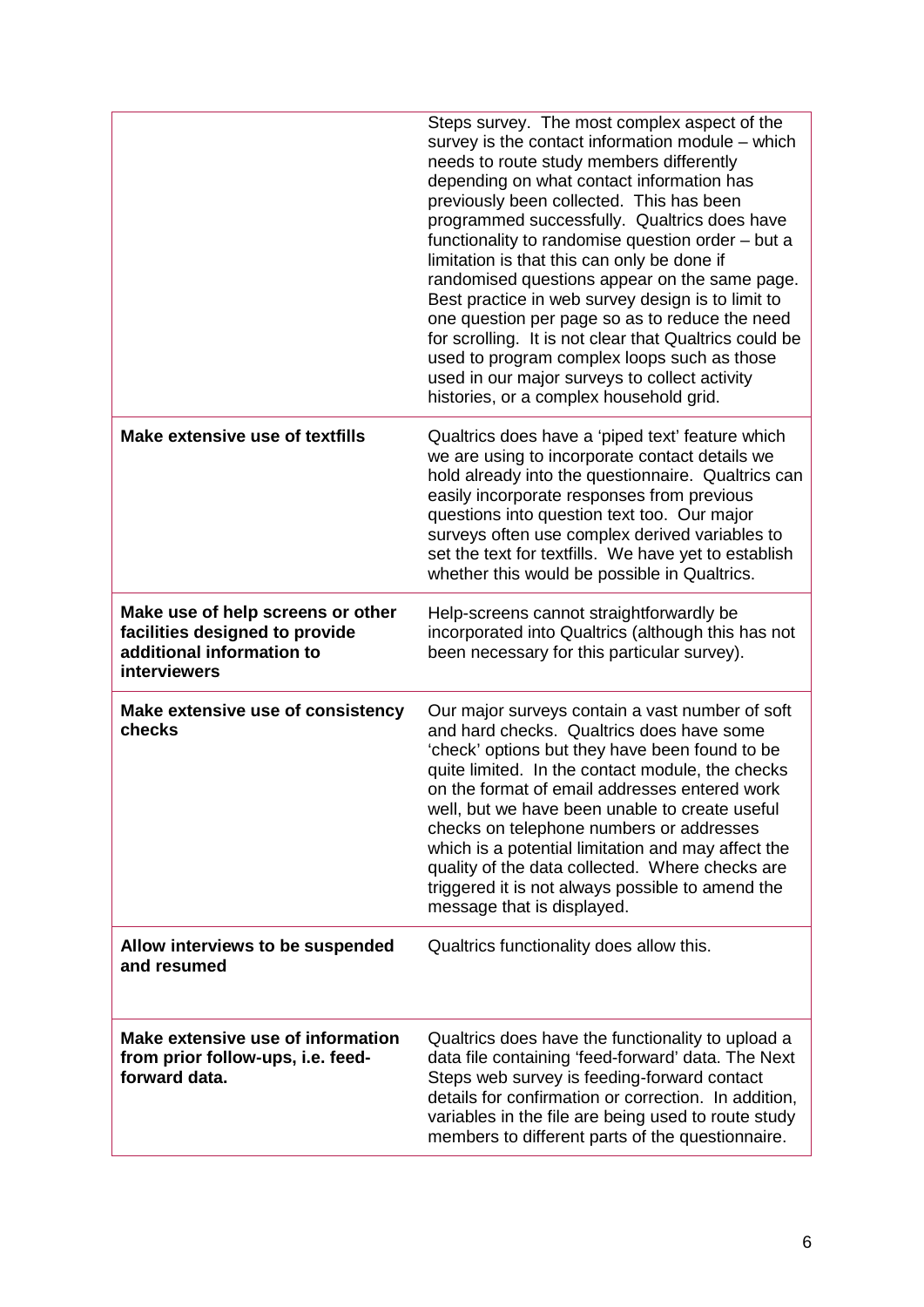### **Mobile phone optimisation**

Qualtrics has built in mobile phone optimisation. When previewing the questionnaire on a computer or laptop, an image of a mobile phone screen is displayed which shows how the survey will appear on a phone. The Next Steps web survey is being tested on a full range of devices and browsers. No issues have been observed. The survey works well on mobile devices, looks good and is easy to use.

### **Look and feel**

Qualtrics has some flexibility with regard to changing the look and feel of the survey. One can incorporate logos and change the colour and fonts used for questions and response options. For Next Steps we have incorporated the study logo.

# Operational issues

### **Invitations**

CLS will typically wish to send invitations to complete web surveys via letter and email. Email invitations can be sent from Qualtrics (and will be for the Next Steps survey). Qualtrics's piped text feature can be used to 'mail-merge' respondent specific text features such as a unique ID or a name to be used in the greeting. As Qualtrics is used exclusively for online surveys, the system is built around email addresses. As such, when uploading the sample file, an email address is required for all cases. In the case of the cohort studies we do not hold email addresses for all study members so this is problematic. To work around this we have had to create false 'test' email addresses for all those with no email address.

#### **Bounce-backs**

Qualtrics provides a bounce-back report if email invitations cannot be delivered. CLS intends to use this report to update our database to remove invalid emails.

## **Reminders**

Qualtrics can (and will) be used to send email reminders. Qualtrics keeps a record of those who have completed the survey, so that reminders can easily be sent to all those who have not responded by a particular date. CLS often use text/SMS reminders for web surveys too – Qualtrics does not have this functionality directly (although it is straightforward to export a list of cases who have not completed the survey so that this could be done via another provider).

#### **Verification / authentication**

All web surveys conducted by CLS will likely involve the confirmation/correction of contact details (and potentially other personal information). As such it is vital that an appropriate verification system can be put in place to ensure that study members only get to see their own details. We have been able to replicate the verification / replication approach used by the fieldwork agencies when conducting web surveys for NCDS and Next Steps. Email invitations will include an individual link to the survey and postal invitations will include a generic link. Letters and emails will both include a unique ID which must be entered (which must match the date of birth on file). This approach has been approved by the UCL data protection office.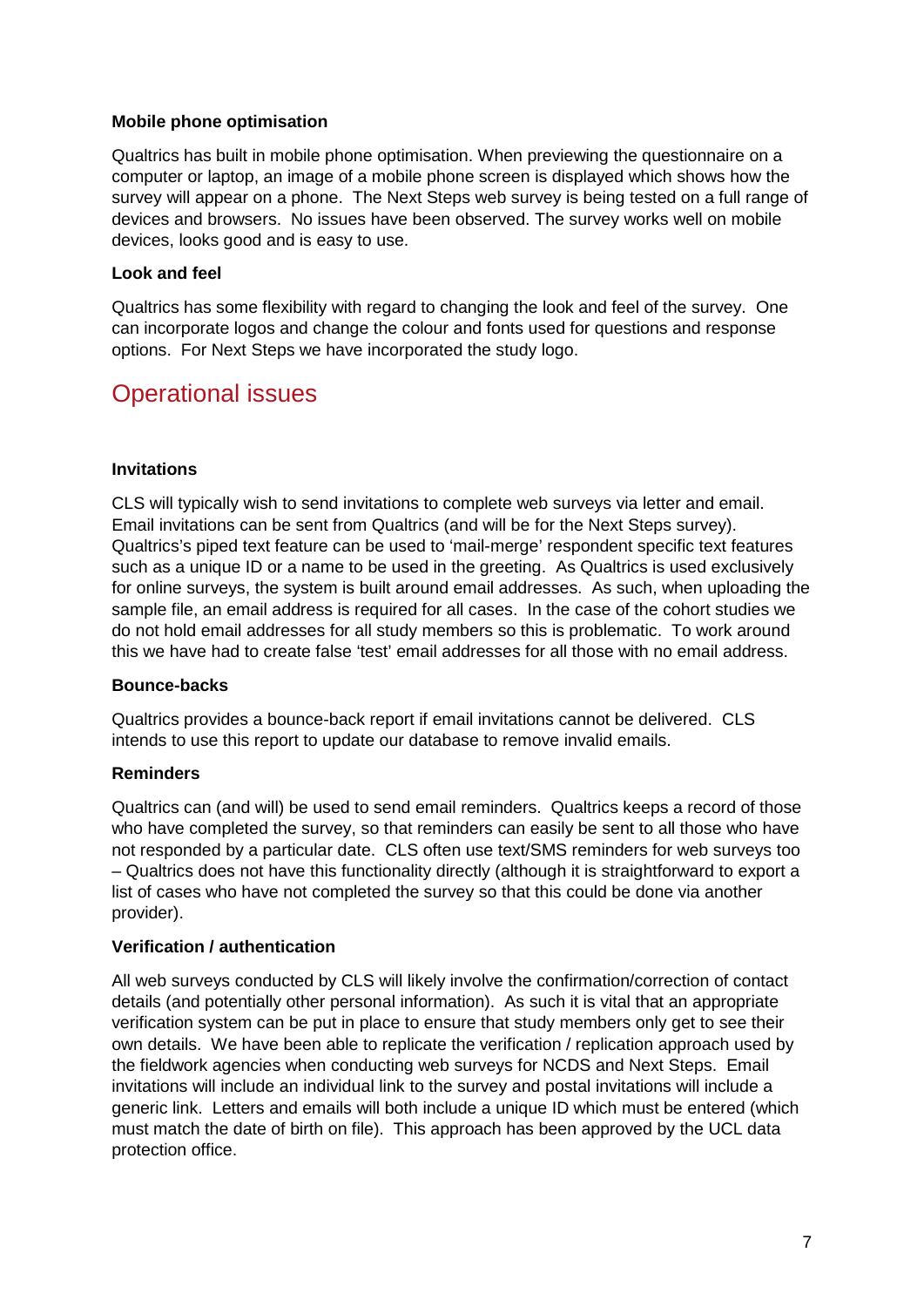## **Data export and processing**

When working with the fieldwork agencies, specifications are agreed with regard to how the data delivered at the end of the project. Qualtrics will be far less flexible in this regard and the data file exported from Qualtrics is likely to need manipulation in order to make it fit for importing into CLS systems. This process will be tested as part of the Next Steps feasibility test.

#### **Paradata**

It is possible to obtain basic paradata from Qualtrics including information about browser used, screen resolution and screen size. Further investigation into other types of paradata that can be obtained is required.

#### **Incentive administration**

As noted above, no incentives will be used for the Next Steps web survey but it is planned that incentives will be sent to those taking part in the MCS web survey later in the year. UCL has a licence for a piece of software called 'Subject Pool' which can be linked to Qualtrics to administer incentives. This will be investigated further prior to the MCS web survey later in the year.

## Data protection

It is of vital importance that all personal information is held securely and confidentially throughout the survey process.

The data file containing personal details will be uploaded to Qualtrics via HTTPS by a member of the cohort maintenance team from our secure server. The verification process described above will ensure that study members will only have access to their own personal details. On completion of fieldwork, the data will be downloaded from Qualtrics by the cohort maintenance team. Substantive data will be split from contact details and stored by the CLS data team.

Considerable time has been invested by the CLS Information Security lead and the Survey Management Team in assessing the potential risks to personal information associated with the use of Qualtrics and developing procedures to keep these risks to a minimum. The planned approach has been given ethical approval by the IOE Research Ethics Committee, the project has been registered with the UCL Data Protection Office who have also reviewed and approved a Data Protection Impact Assessment. A further information security risk assessment will be conducted by the UCL Information Security Group.